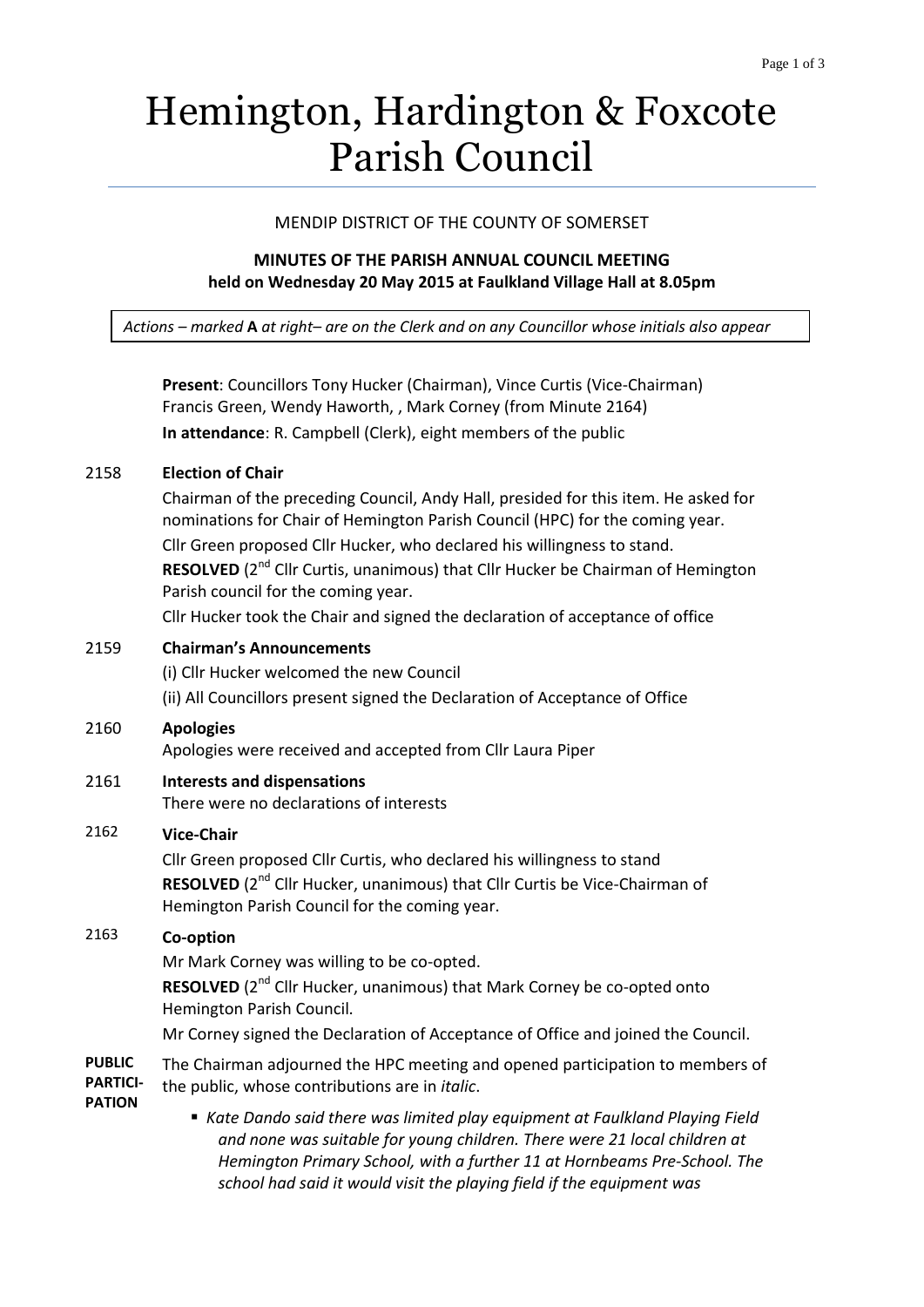#### *improved.*

The Chairman said that HPC had tried, unsuccessfully, to get a grant for equipment for younger children. Some funding might be available from the money left over when the youth club closed. To be a June agenda item. Cllr Howarth will liaise.

**A** WH

**A**

- *Jade Deverill said that they had identified four possible grant sources. HPC would have to apply. £10K does not go far when buying play equipment.*
- *Lynda LeRay said that the deep pothole in Knoll Lane (as it is now known, rather than Browns Lane) had been fenced off three months earlier. No action had been taken to repair the hole and the signs were now overgrown.*

The Clerk to chase Highways.

The Chairman thanked the speakers, closed public participation and reconvened the PC meeting.

#### 2164 **Minutes**

The minutes of HPC meeting of 8 April 2015 were agreed to be a true record. They were signed by the Chairman.

The minutes of HPC meeting of 5 May 2015 were agreed to be a true record. They were signed by the Chairman.

## 2165 **Clerk's report**

None. The items were on the agenda

## 2166 **Lead areas of responsibility**

The following were agreed: Cllr Tony Hucker *Chairman, Highways, Finance, Village Hall* Cllr Vince Curtis *Vice-Chair* Cllr Mark Corney *Planning, Rights of Way* Cllr Francis Green *Faulkland Green and Pond* Cllr Wendy Haworth *Playing Field, Allotments* Cllr Laura Piper *Speedwatch* Mrs Heather Golland to be asked if she will continue to attend PCSO meetings.

## 2167 **Planning**

(i) Applications There were none to consider

(ii) Updates

There was no information on the matters reserved by condition at Heywood Farm BA3 5UF.

(iii) Phone box. This was available to purchase for £1 and an application had been made, which could take up to 90 days

## 2168 **Highways and rights of way**

## (i)Updates

- The village cleaning day had been successful. From the floor, Ann Gatley commended Mendip on the swift removal of the rubbish.
- It appeared that Highways had accepted that Richard Clifford's boundary at Fulwell Lane/A366 was as stated by Mr Clifford. The white lines making the splay had been erased.
- There was nothing to report on parking at Hemington School, Faulkland village gateway, duck crossing sign, uprooted milestone or Speedwatch.